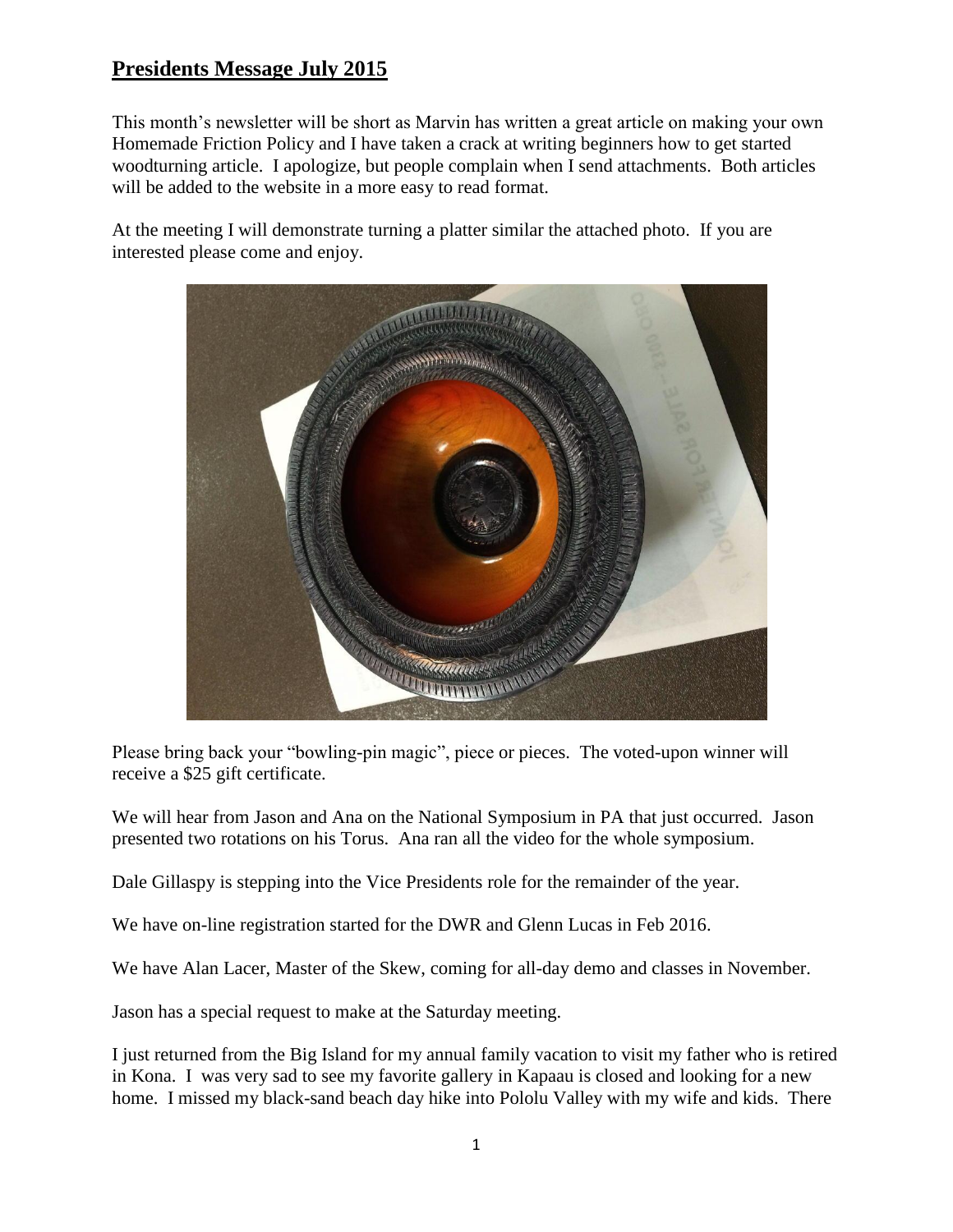are now three really good woodturning-woodworking art galleries on the Kona side of the island. Cliff Johns Gallery between Captain Cook and Kailua Kona, Harbor Gallery in Kohala and Gallery of Great Things in Waimea. Every one is a must stop for Hawaiian woodworking. A new place we found is the Isaacs Art Center associated with the Hawaii Preparatory Academy, which has an annual woodworking show for furniture and a great exhibit of Hawaiian paintings as well. When I am there I just love the KOA at \$28 BF for non curly and Mango at \$13.25 BF for curly. Maybe when I retire I can be a Hawaiian woodworkers. They are truly blessed with great woods to work with. My folks are growing for me a pheasant-wood tree, which is very rare. This tree is now about 30 feet tall and its coming down before they sell the property in Captain Cook.

See you next Saturday at the Pyle Center at noon to watch my platter demonstration.

#### **Chip Hidinger -- President, Arizona Woodturners Association**

--------------------------------------

### **Article by Marvin Fretwell**

# **MAKE YOUR OWN FRICTION POLISH**

#### **Background**

Almost every new woodturner spends many dollars trying out various commercial finishes for their new, prized turnings. And almost every old woodturner has settled on one or two favorite finishes. It is an area of little consensus. Beauty is in the eye of the beholder, and there is little agreement between woodturners on what is the ideal finish. So ... I'm not proposing that this should be your favorite finish. I do propose, however, that many, many woodturners who have tried friction polish have quickly incorporated it into their finishing strategies.

Friction polish is, at its simplest, just an oil and shellac mix in an alcohol solvent. Friction polishing involves applying the polish using friction to cure it. The polish presented here is very specific as to the materials used, which makes it more versatile than many other formulations. Friction polish is just a modern-day rediscovery (with some modification of application methodology) of the old French-Polish finish that was made famous by the French Louis XVIperiod style of furniture; on which a shellac and oil mixture were applied as a finish using heat from friction to cure the finish.

According to Wikipedia: "*French polishing is a wood finishing technique that results in a very high gloss surface, with a deep colour and chatoyancy. French polishing consists of applying many thin coats of shellac dissolved in alcohol using a rubbing pad lubricated with oil.*"

All modern friction polishes provide this same very high gloss surface, depth of color, and chatoyancy. If high gloss is not your preference, an overcoat of a satin wiping poly will give you a more subdued finish, and you still get to keep the depth of color and chatoyancy that this finish provides.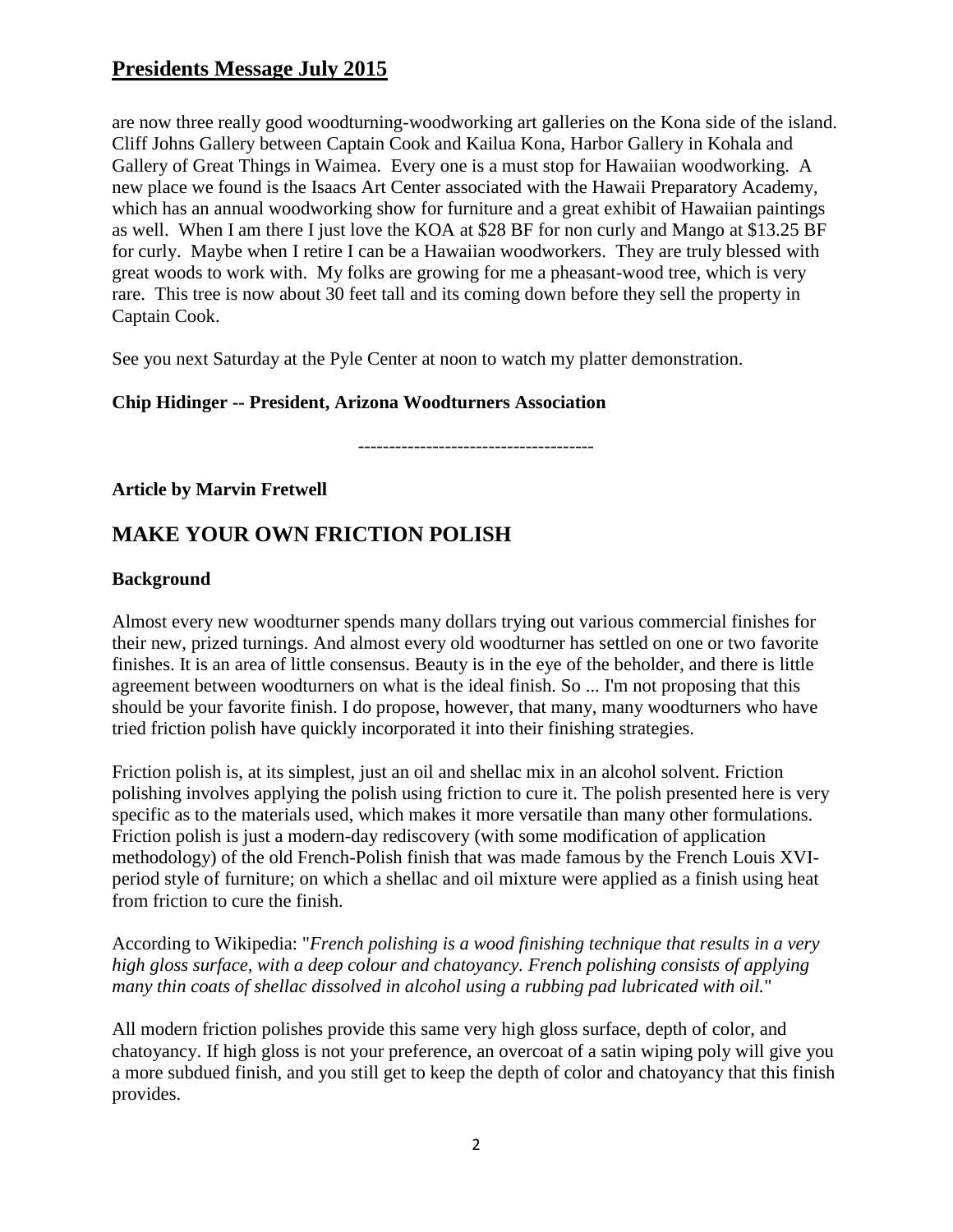You can buy commercially prepared friction polish, but this homemade polish is far cheaper; and I contend that it is also superior. The reason the homemade friction polish is superior is because it contains no wax, which greatly expands its versatility. This no-wax feature can be very important, as is explained shortly.

Myland's High Build Friction Polish costs about \$24.00 per 500 mL (500 milliliters) bottle, in 2015, and contains wax, as do all the other commercial friction polishes I have investigated. So, you can spend \$24 for a friction polish that is limited to being the final finish (because of the wax), or you can make the same amount of homemade, dewaxed friction polish for about \$4.00, and not be limited to it being the final finish.

Many people like friction polish as a final finish, but I don't; because it seldom retains its initial, dazzling luster over time. Nonetheless, I use friction polish on most of my turnings now; as a quick and outstanding sealer/undercoat suitable for just about any other finish I want to apply over it. The homemade friction polish -- because it contains no wax -- is an ideal undercoat for varnish, wiping poly, and lacquer finishes. (Try using a waxed friction polish as a seal/under coat at your own risk!) I used to apply many, many coats of wiping poly to get the finish I liked. Now, I apply friction polish and a couple of coats of wiping poly, save a bucket-load of time, and get a superior finish.

If I want to bring out a deeper color in a turning, I will apply two coats of BLO (boiled linseed oil) first; which accentuates the color of most woods, then I seal the turning with friction polish, and then I apply wiping poly. If this sounds like a lot of work, or a lot of drying time, it isn't. I apply two coats of linseed oil on the lathe, with the piece turning slow-w-w-l-y, or by hand, and let it soak in for 5 minutes, wipe off the excess, and without waiting for the BLO to dry, I apply two quick coats of friction polish, which dry very rapidly, while you apply friction. I then let the piece set overnight, and in the morning I can apply wiping poly.

### **Making the Friction Polish**

To make your homemade High Build Friction Polish that has no wax in it, mix these ratios:

- **-- 1part Zinsser Bullseye Sealcoat** (is a 2 lb. cut; does not contain wax),
- **-- 0.4 parts DNA** (denatured alcohol),
- **-- 0.7 parts BLO** (boiled linseed oil).

To help you with the math, I've pre-calculated these ratios for 16 oz. and 12 oz. of friction polish:

**To make 16 oz. of Friction Polish: -- 213 mL Sealcoat Shellac -- 85 mL Denatured alcohol -- 150 mL Boiled Linseed Oil Makes about 450 mL, or 16 oz. (1 pt.)**

**To make 12 oz. of Friction Polish**: **-- 160 mL Sealcoat Shellac -- 64 mL Denatured alcohol -- 112 mL Boiled Linseed Oil Makes about 335 mL, or 12 oz.**

### **Notes**:

1. If you want a no-wax friction polish, then the *Zinsser Bullseye Sealcoat* is the ONLY Zinsser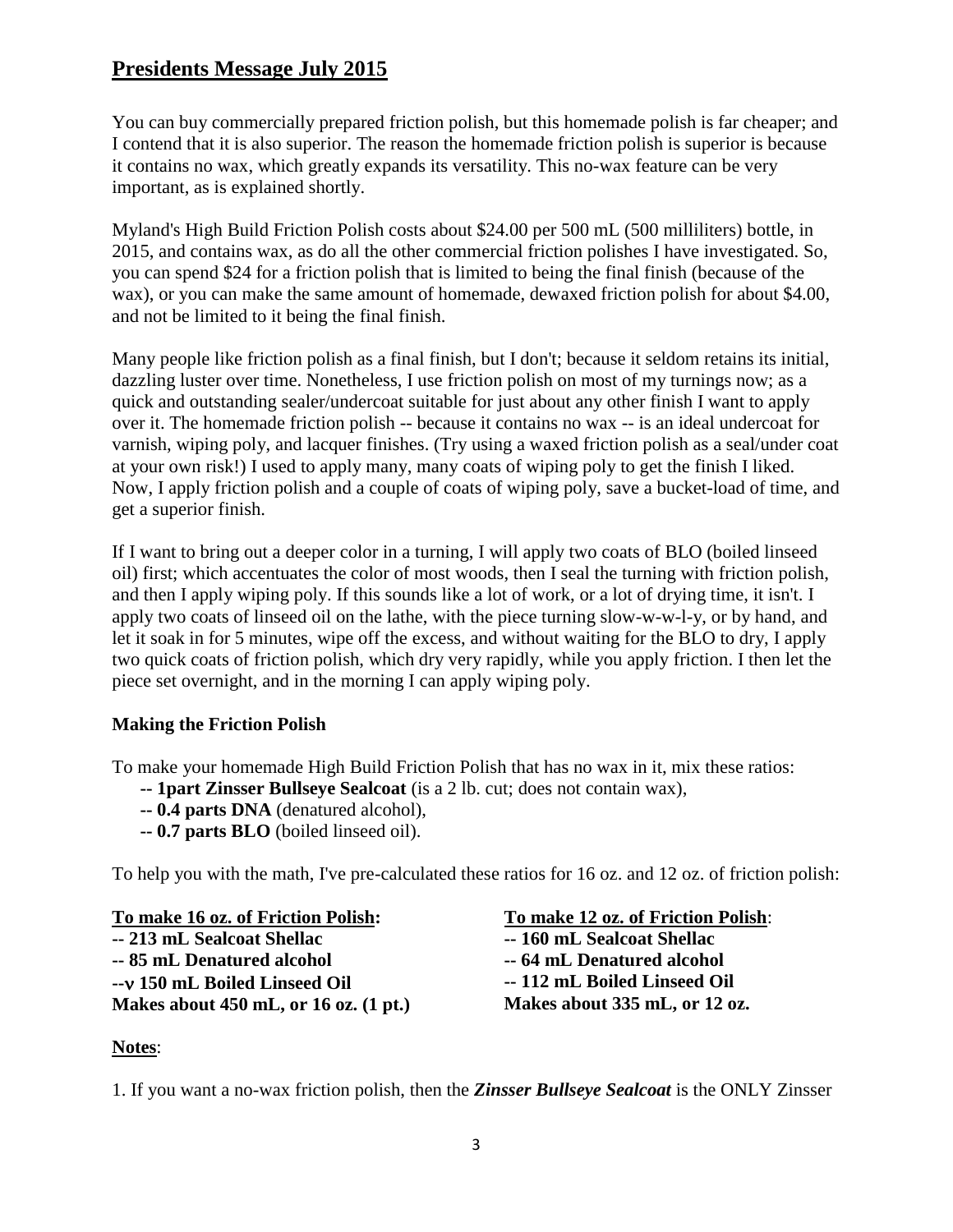shellac you should buy; because it is the only one they sell that has been dewaxed. Why did they dewax it? Because it is intended as a sealcoat, and wax in a sealcoat is a real no-no.

2. If you have on hand or prefer dewaxed shellac flakes, you can use those instead of buying the Zinsser Bullseye Sealcoat. Just make a 2 lb. cut and use it like the Zinsser Bullseye Sealcoat. I don't do this, because it is more expensive, and because of the hassle factor. The Zinsser product keeps well, and works for me.

3. Most modern kitchen measuring cups now include milliliter (mL) measurements, and they will work, but they're pretty course in terms of precision, so I recommend you buy a cheap plastic graduated cylinder, such as aspiring chemistry students use in their laboratory. Amazon.com sells 100ml graduated cylinders for about \$5 to \$8. (Simply search Amazon using this term: "graduated cylinder 100ml".) Shipping can be free if you combine your order with other items to total more than \$35. Otherwise, expect to pay more for shipping than for the cylinder. A good way to get the free shipping is to get several other woodturners to combine their order with yours, to meet the \$35 minimum for free shipping.

4. I use empty plastic Coke bottles to store my friction polish. They're made of a plastic that will not let the alcohol evaporate through the thin plastic walls. Don't use polyethylene bottles, because they are permeable to alcohol (and many other solvent) vapors.

5. My homemade friction polish has a more yellowish cast than the Mylands High Build Friction Polish's brownish cast. The yellow comes from the lighter color linseed oil which I purchased, On wood, the two friction polishes look exactly the same in terms of coloration, but the homemade polish actually has a higher gloss, no doubt due to the absence of wax in the polish.

6. These measurements are not critical. It really won't matter if you are off by 5 mL on any of the components.

7. Be sure to slosh a small amount (15 mL) of DNA in the graduated cylinder afterwards, to clean it, and leave the cylinder upside down to drain for several minutes before putting it away.

8. Make sure you label your bottles! We don't want anyone trying to drink this stuff.

### **How to Apply the Friction Polish**

Okay, so now you have made your own friction polish, and you are anxious to try it out. How do you apply it? It is amazingly simple.

Leave your workpiece mounted on your lathe, and set the lathe speed to its lowest. Using a soft paper kitchen towel, or an old cut-up T-shirt folded multiple times to form a pad, pour a liberal amount of friction polish onto the pad. Gently apply the pad to the outside surface of the turning, liberally applying polish. Work quickly. Once you have the entire outside saturated, start pressing down with the pad, to create friction. The piece will dry so fast you'll be shocked. Literally less than a minute.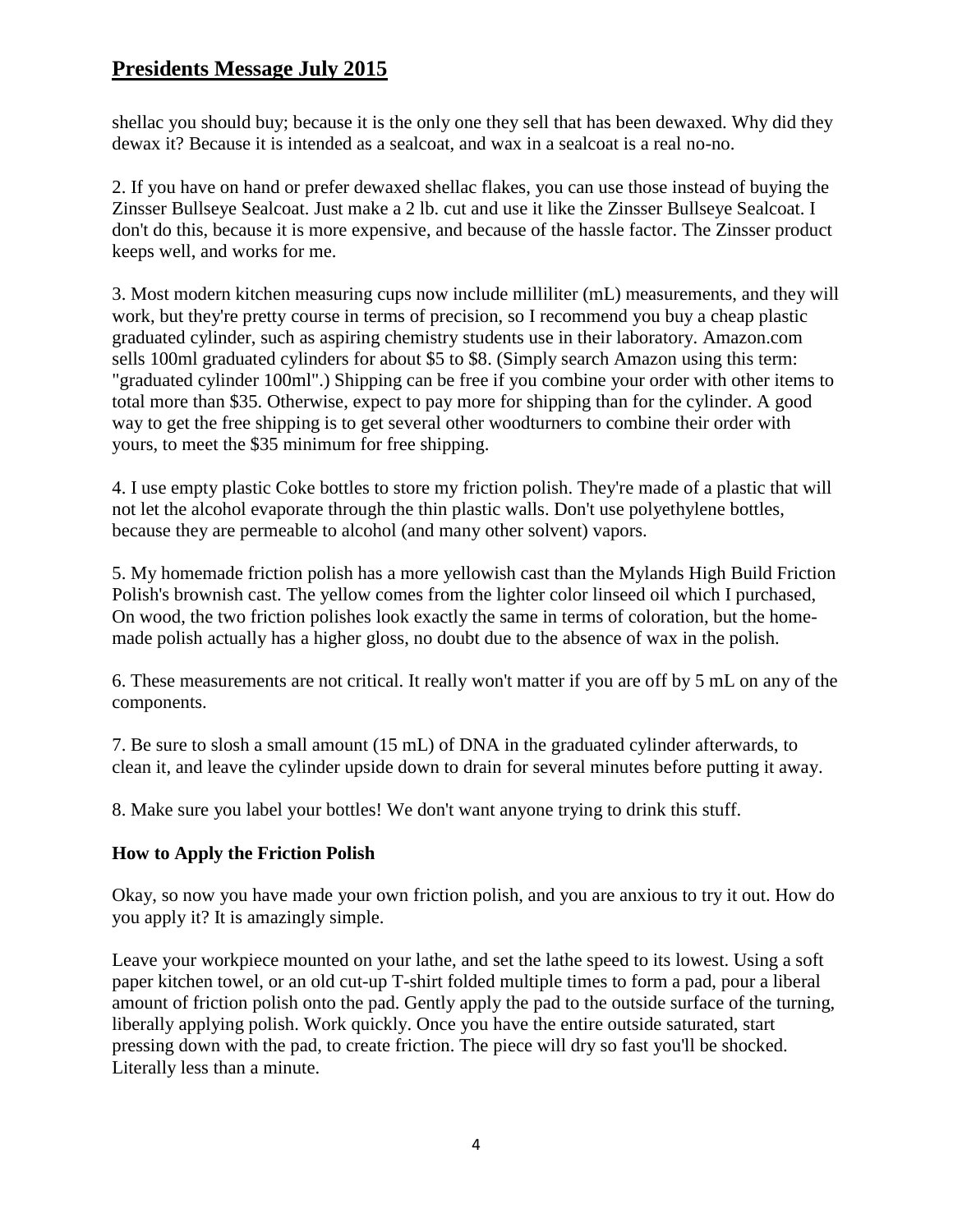Inspect your work. Note areas where the finish looks thin. Reapply a good coat to the thin areas, and a thinner coat to the entire outside, and then apply friction pressure again. In seconds, your second coat will be dry.

If all the wood pores are well sealed, and the finish is satisfactory, that is it. You're finished with the friction polishing. It can be your final finish, or the base coat for whatever top-coat finish you wish.

However, if the finish, after the second coat, is not quite what you want, don't apply a third coat just yet. Take a clean cloth, with no friction polish on it, and buff the outside applying enough pressure to build up some friction heat. This will cure the two coats more, so you can apply a third, or even fourth coat after a few minutes of this heating process.

Once finished with the outside of the piece, you can finish the inside of it the same way. I don't recommend doing the inside and outside of a bowl at the same time, because your friction polish will dry on one surface before you have time to apply friction, and your resultant finish will probably not please you.

I got started using friction polish when a good friend and fellow woodturner left a bottle of it with me and literally demanded I try it. I wasn't much interested, and it sat for about 2 or 3 months. Then, I tried it, still not interested, but just so I could tell Tom I had; and as they say, the rest is history! Give it a try.

-- Marvin O. Fretwell 7/12/2015

--------------------------------------

Article by Chip Hidinger

#### **New to Woodturning and Confused with all the Choices?**

This brief paper covers a number of things I wish someone had told me when I was just a beginning woodturner. This advice could have saved me considerable money and a lot of frustration. I'll cover topics such as which lathe to buy, which kind of chuck to buy, the importance of mentoring, the most essential woodturning and sharpening tools, and a bit about sanding and finishing.

One question often asked by new members of the AWA (Arizona Woodturners Association) is about woodturning tools. I brainstormed with several Club members as to which five tools you need the most when starting out. Of course, this is subjective and really depends on what area of woodturning interests you. I am going to give you my opinion, which is based on my experiences.

Why is that valid? Because I am a generalist. After eight years of woodturning I find myself President of the AWA, a club of 250 members that hosts a bi-annual symposium, the Desert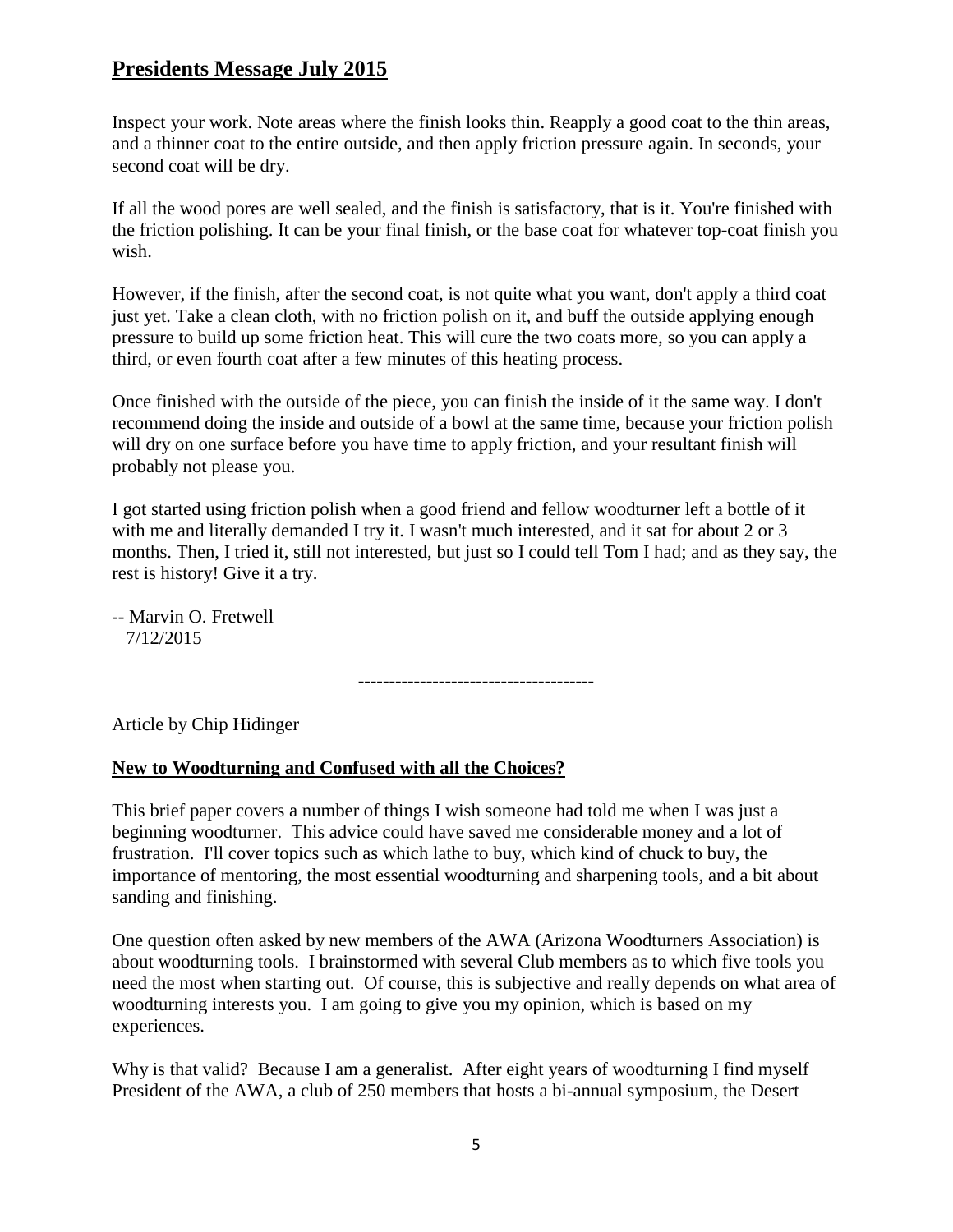Woodturning Roundup, and hosted the American Association of Woodturners National Symposium in 2014 in Phoenix. I do not consider myself a good woodturner. Yes, I do demo's for clubs and I can make just about anything. I am an executive during the day and turn wood for relaxation. I grow bored easily and can't stand production work. So in the woodturning world, I think that makes me a generalist. That is, I will make anything until I perfect it (in my mind or my wife's) and move on. Normally the first attempt has issues and is not so good, but by the beta version I am happy with the results. Maybe I'm not the best qualified person to write this article as I don't get to turn enough; that is, certainly not every day and sometimes not even every week or month. However, as one of our Board members said to me "You have every tool known to mankind." Before we start, there are many ways to solve a puzzle and different solutions that will give you a similar finished product.

Next we come to the why of this article. Partly because I can save you a lot of money by suggesting five tools that I use 99 percent of the time. I will even cheat at the end and give a top-10 list. However, the real reason is found in these e-mails from new club member(s):

"*Thanks Chip. I am relatively new to woodturning and would appreciate this. I took some beginning classes at Rockler and joined the club in order to learn more. After attending a couple of meetings I quickly realized how little I know and also realized some of the guys are pros. My intention was to build some salad bowl sets for my kids just like my grandfather made for his grandkids. I have now destroyed a fair amount of maple and regressed to just making pens. The only thing that keeps me going is the encouragement I have received at the meetings, that is, to just keep trying. Still, it would be great to have some more tips and or lessons. Thanks for everything see you at the next meeting.*" -- Anonymous

"*I have been turning about 3 years, A mentor would have been great ... and still would be. I have asked and got help for specific issues when I have needed them. Now whether in your mentors group or as a separate class it would be helpful (to me and I hope others) on identifying unknown woods. I have been embarrassed to often not having my wood identified correctly.*" -- Another Anonymous

Numerous request, such as these, also made me realize our monthly meeting is not enough training for our new members. We need a mentor program. This pending program is still in the infantile stages, but we have Club members stepping up and volunteering. Mentoring will be a benefit of a paying your AWA annual dues. It also supports our status as a 501(c)3 non-profit.

I personally am not shy, and if something interests me I ask the member and go over to their house. However, many members are embarrassed with their skills and not willing to do that. For example: we have another club member who turns out great finishes yet doesn't think he is very skilled. I have actually purchased a piece of his work because I admired it. I encourage you to participate in the AWA President's Challenge each month or put pieces on the critique table.

Back to what tools you need to start out. First if you don't start on a decent lathe, your turning experience will be horrible, or at least super frustrating. My father in law is an example of someone who was interested in turning wood. He went to Harbor Freight and bought a cheap, sloppy Chinese lathe. You couldn't even move the banjo without a wrench. I don't know about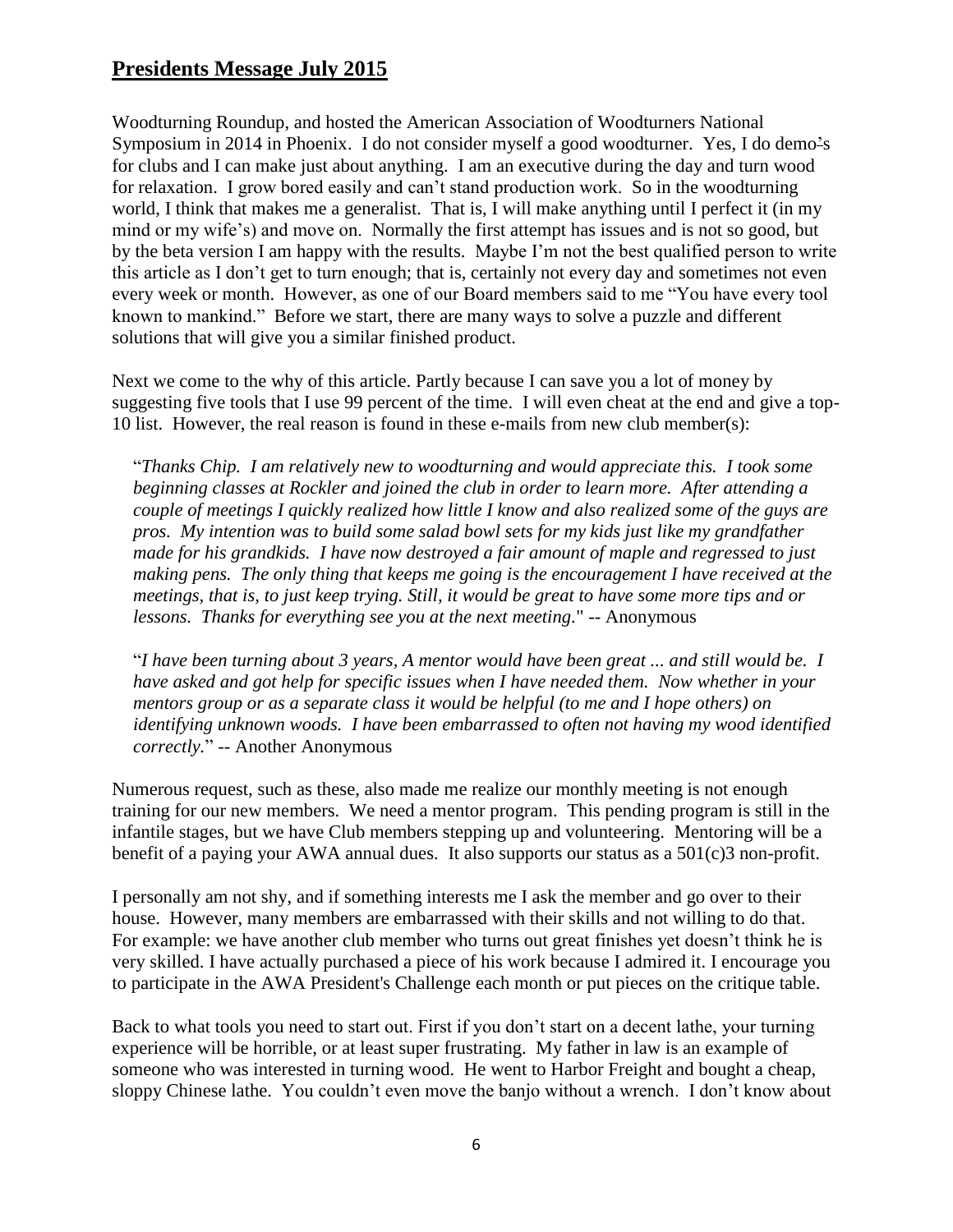you, but I move my banjo a lot when turning. You should too, if you're supporting your tools properly. I told him, after one teaching session, that the lathe was garbage and to throw it out. You are doing yourself a disservice not starting on a decent lathe.

My recommendation for a first lathe is a variable-speed mini lathe. Why variable speed? Humans are lazy; variable speed makes it super easy to adjust the speed of the piece you are turning, for safety. Recently at a demo I had to turn on a lathe on which you manually had to move the belts on the pulley system to change speeds. I had a hard time adjusting the speed and at numerous times found myself turning at the incorrect speed for what I was doing. When I turn any item there are times when I need to turn slow (roughing the wood to balance it), fast once roughed for good clean cuts, and slow again when sanding.

A little disclaimer here, I am not sponsored or have ownership in any woodturning tools or items for sale, besides what I make myself, which are usually given as gifts.

You cannot go wrong with a variable-speed Jet Mini or Midi Lathe. I have one to this day in my shop and use it for small items such as pens, jewelry, and small bowls. The swing is 10 inches, so small bowls are easily turned. (Swing is the maximum circumference of a bowl or platter that can be turned.) I bought a lathe-bed extension for a turning project, but never use it now.

If you want to get serious and buy a full-size lathe, then the Powermatic 3520B is, in my humble opinion, the best deal and most versatile lathe on the market. There are many other nice lathes that do all the same things, but most cost 2-3X of the Powermatic. I have kids to send to college, so the Powermatic was my logical choice. I looked online for the best deal on a new one, and had it drop shipped to my home. This was the best deal I could find. However, now I would suggest you go online to find your best price and then see if one of your local woodworking stores will match the price. Jet and Powermatic annually have a 15 percent off sale as well. I did buy the Powermatic lathe extension and use it ALL the time for getting the tailstock out of my way.

There are many lathes on the market and a lot of folks settle just fine with a mid-size Jet Lathe with a 16 inch swing. Whatever lathe you are looking at, try and turn on it first. Also, consider the height of the lathe and if you can adjust it. This can make your back much more comfortable, which will help many of you with the chronic problem of TMB (to many birthdays).

You don't have to have the Powermatic, but it will tackle almost all you ask of it. I have three lathes in my shop, but use the Powermatic or Jet mini 99 percent of the time. Probably 90/10 is their usage ratio. The vibrations of bowl turning are dampened by the heavier mass of larger lathes. Most people will quickly want a bigger lathe once they become more experienced. They will then be selling their used mini or midi at a loss. Not a bad loss, as lathes tend to hold their value, but still a loss. Or you will be like a lot of us and have two lathes.

The next thing is how do you hold turning items on the lathe? Again, this is personal preference and there are many ways to skin a cat or mount a piece of wood for turning. Did I mention that I am human and therefore lazy? Most turners end up using four-jaw chucks to hold their wood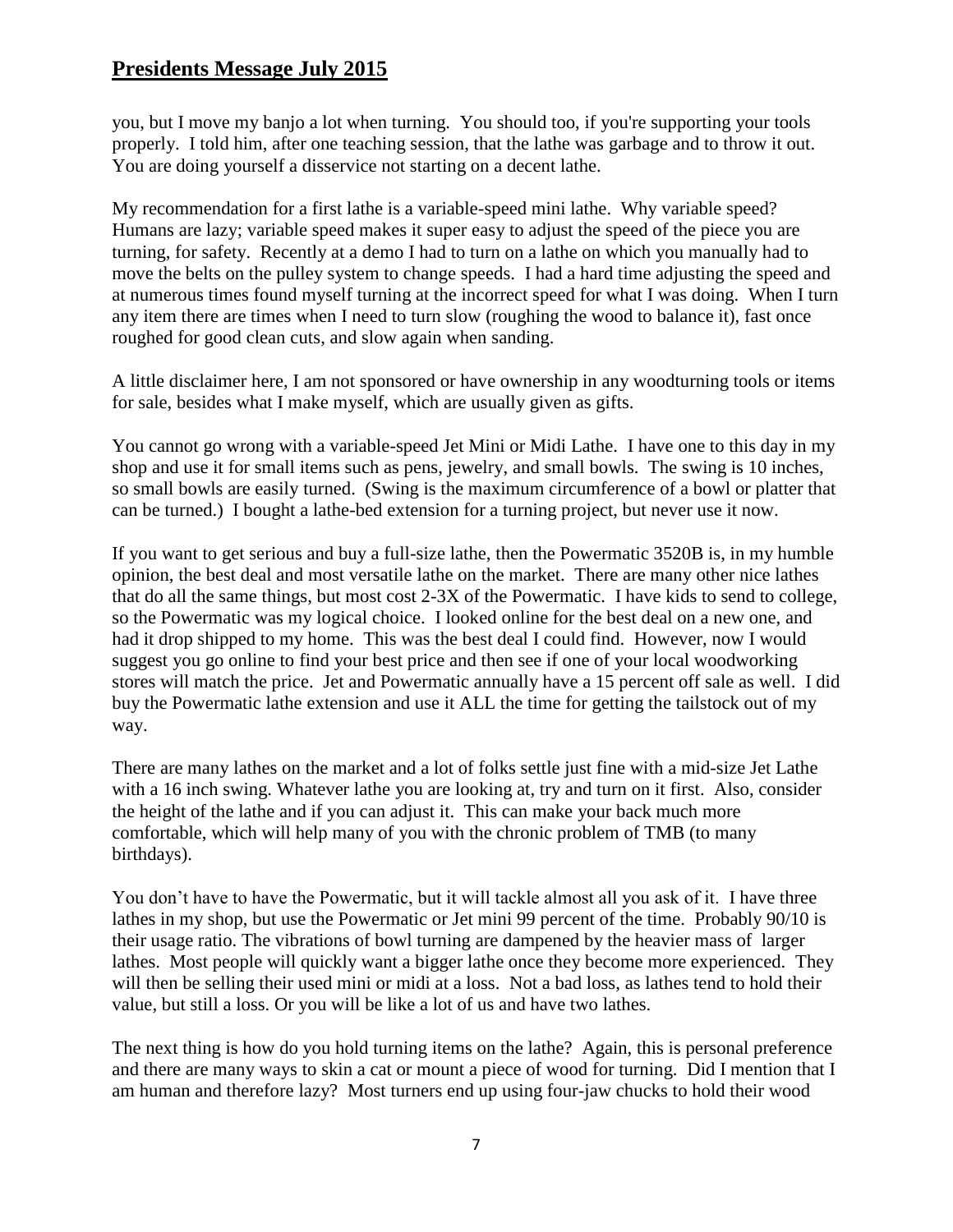when they turn. In my opinion, this should be your second purchase following your lathe; but made the same day.

The best four-jaw chuck on  $\frac{1}{2}$  in the market, in my opinion, is the VicMarc, which comes standard with dovetail jaws. Why do I prefer dovetail jaws? Dovetail jaws hold workpieces very firmly and when used correctly can even hold finish turnings without marring them. I don't believe any other type jaw can match this capability, and many seasoned turners agree with me. I started with OneWay chucks and still use them, but they are ALL converted to dovetail jaws (which were expensive to convert).

I also probably have eight or more chucks. You don't need this many as jaws can be interchangeable, it just takes a couple minutes with an allen key. The budget equivalent is the Nova chuck, also standard with dovetail jaws, and lots of club members have turned on them for years. They have a maximum speed stamped into the side of them and I turn faster than that A LOT.

I seldom use a face plate to turn, but many woodturners who turn segmented bowls use them a lot. Most lathes come with a face plate, so you probably won't have any expense to try one out.

Please be safe and start all your work between centers until its balanced, then move it to the chuck or face plate. Since we are discussing turning between centers and safety I would suggest you purchase a Steb Center drive. It has a spring loaded center and will usually slip and let a catch spin instead of rotating the workpiece so powerfully that the workpiece is forced off the lathe.

Speaking of safety you clothing and hair are important. If you have long hair, tie it back. You should not wear clothes that could get caught in the lathe. You should wear a turners smock, shoes, and a dust mask. I am guilty of turning in flip flops, but have found some gators from a fellow club member, that go over my shoes and keep the shavings out of my socks when wearing shorts. Lastly some kind of dust mask and face shield is important for your health. There are many choices out there. I have personally been using the older Trend Air Shield and won't turn without it.

So how do you finish the bottom of a bowl? You can certainly jam chuck most pieces. I live in the desert and we don't have lots of free extra wood laying around, so I don't jam chuck that much, as I don't want to waste wood, but this is the most inexpensive solution. This is also the first way you should learn to finish the bottom of your work. I would soon suggest a Vacuum chuck as you improve your woodturning skills. I went on-line and paid something like \$300 for my first vacuum system. However, there are local resources where I bought my second one used for \$35. By the way, the local one worked better, but if you buy used you want to make sure it will draw at least 21 inches of mercury at 3 cfm in order to adequately hold your work on when vacuum chucking the bottom of a piece. I also need to mention this is a delicate process, and you should cut into the piece not across it when vacuum chucked.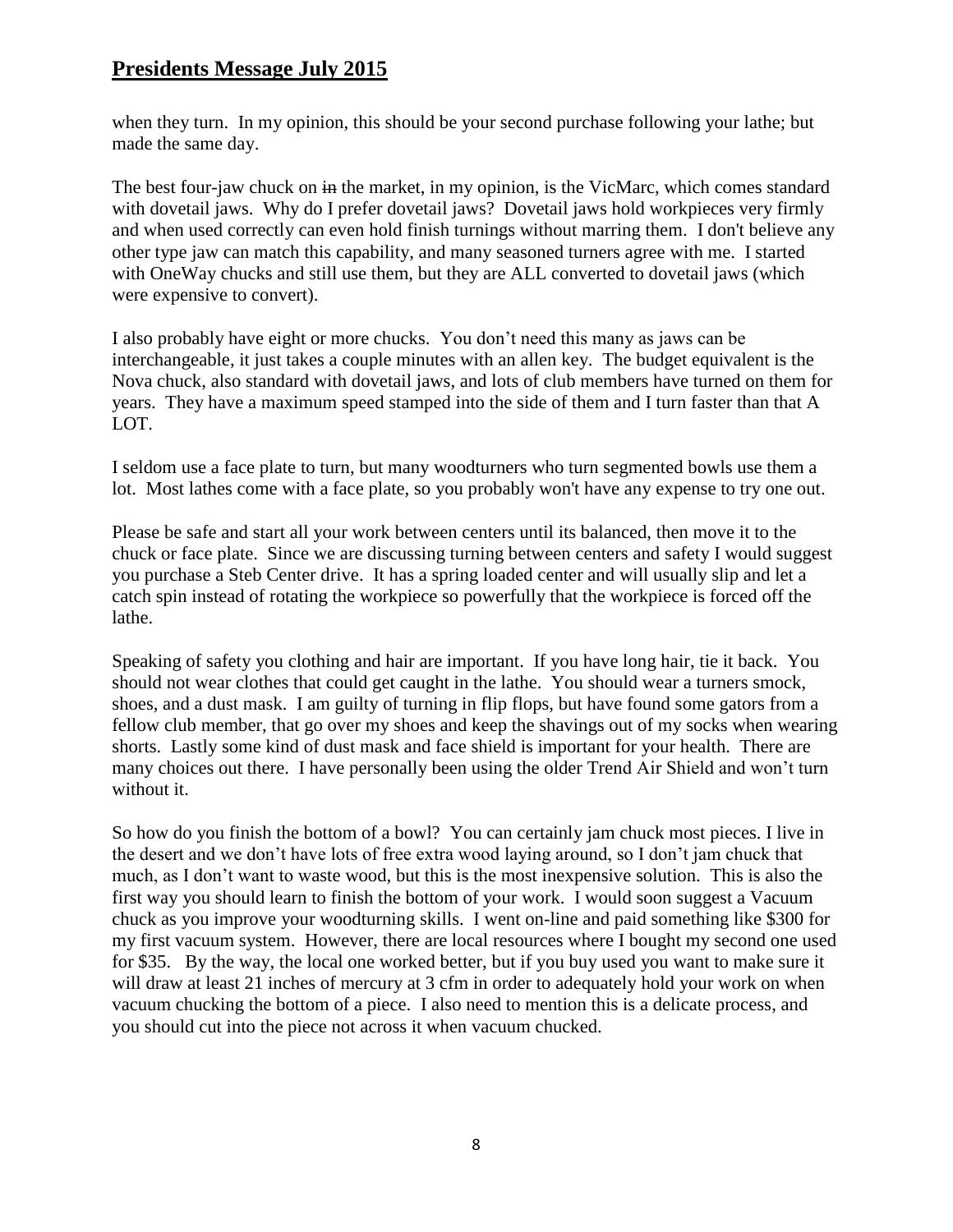We're finally talking woodturning tools in this section. However, this is subjective to what you want to turn. Most turners start turning spindles both for safety reasons and because the basics of tool handling are best learned on spindle turning. These are my five top tools:

- 1. 1/2-inch bowl gouge (American measurement; which is the diameter of the gouge shaft.)
- 2. spindle roughing gouge (the bigger the better)
- 3. detail gouge (sometimes called spindle gouge in either 3/8 inch or 1/4 inch).
- 4. parting tool (the thinner the better) and/or the diamond shaped.
- 5. medium scraper (the rounded edge type).

Later, when you have advanced in your turning, there are a few more tools you will want next:

- 6. 5/8-inch bowl gouge (later when you start to turn bigger bowls/items). Most people buy the Ellsworth bowl gouge with his grind, or reshape a standard-grind gouge to that shape.
- 7. Hunter brand carbide cutter for reaching far over into the bowl to finish the bottom. Note: this can also be done with a scraper or a traditional grind bowl gouge, particularly on smaller bowls. I just find the Hunter Tool the easiest.
- 8. negative-rake scraper (suggest you purchase the Thompson 1-inch curved standard scraper in 3/8" thickness and grind the negative rake yourself). Powdered metal tool is preferable.
- 9. Traditional (or Irish) ground 5/8-inch bowl gouge ground at almost 90 degree bevel works wonders on the bottom of a bowl.
- 10. Bedan -- I use this for rounding a tenon or cutting the dovetail on a tenon to hold onto the chuck.

The next logical question about tools is which manufacturer and I think this is subjective. An important consideration is the steel. Should you buy HSS (High Speed Steel) or some type of PM (fused Powdered Metal) steel? PM steel will hold an edge longer than HSS. I use both a lot. It really depends on your application. For a bowl gouge you're going to use a lot, I would suggest you send the extra \$10-15 per tool for the PM version. Currently I am partial to Crown and Thompson Tools. If I could have just one tool for bowl turning it would be a PM bowl gouge with a signature grind from David Ellsworth. It is the most versatile of the bowl gouges I own. I can turn a bowl without any problem with just that one tool.

The next item you HAVE to have is a grinding system to keep your tools sharp. The sharper the safer! You should set up your sharpening system next to your lathe. Earlier I mentioned that humans are lazy. If you have to walk across your shop you will not sharpen as often as you should.

Something that took me years to learn when sharpening was a soft touch. You should only be sharpening your bevel, not regrinding your tool (note: this is true for flat work with chisels as well). No more than one or two quick passes on the grinding wheel and you are back in business. A tool will last you years if sharpened correctly. I recommend an 8-inch slow speed grinder (use what you have if you already own a grinder) and a set of CBN (cubic boron nitride;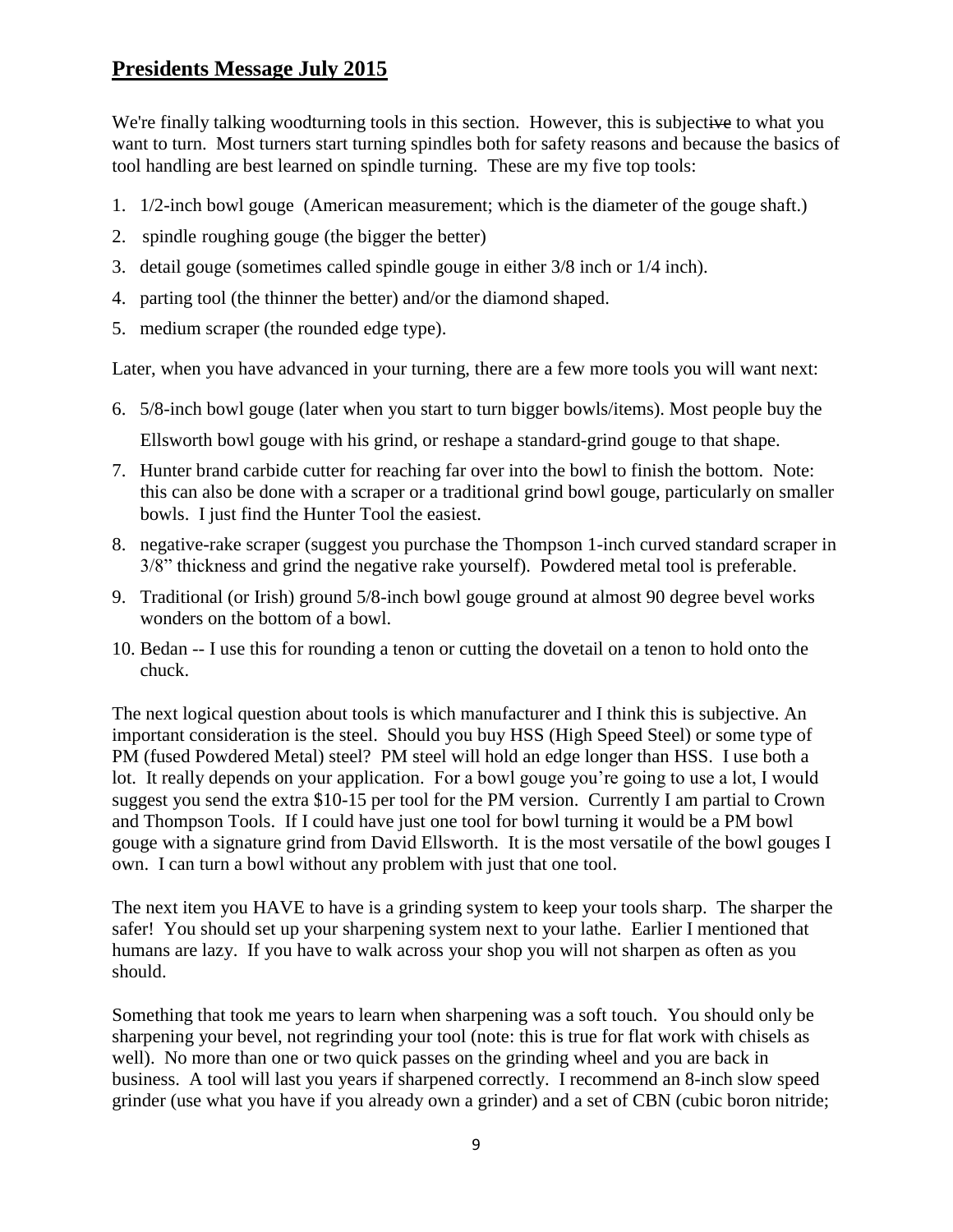superior to diamond for cutting hard steel) wheels to start with. CBN wheels do not need to be dressed nor balanced after initial installation and you can quickly add an edge to your tool and be back to turning. They grind so well and cool it is a challenge to ruin the temper on your tool, which is not the case with traditional wheels. Yes, they are expensive, but they will be the last wheels you buy and many of the woodturning clubs do "club buys" that make the wheels much more affordable. An important consideration in buying grinding wheels is whether or not you intend to sharpen PM gouges. Regular aluminum oxide grinding wheels will not properly sharpen PM steel. So, if you want to buy PM gouges, you logically must also purchase a CBN grinding wheel. CBN wheels also produce longer lasting edges on HSS.

Hands down the best tool on the market to help you sharpen your woodturning gouges (that aren't carbide) to a consistent profile is the Oneway Wolverine system. As you progress in your woodturning you might eventually start grinding your gouges freehand, but this approach is NOT recommended for beginning woodturners.

Then, there are the jigs so you can repeatedly have the same grind off your grinder. Most folks have the Ellsworth sharpening jig for their bowl gouges to put a fingernail grind on their gouges. This jig works in the Wolverine System. I am now personally hooked on Hannes Tool Sharpening System and use it in my shop.

I jig ground my tools when I sharpened when I first started turning, then went to freehand (after years of turning) when I took a Richard Raffan class and love the speed of sharpening free hand. Currently, on my bowl gouges I use the Hannes Tool Sharpening System for the repeatability of the grind. I keep mentioning bowl gouges because you will be using your bowl gouge (whether 1/2 inch or 5/8 inch) 90 percent of the time when turning a bowl.

You will then need a way to sand and finish your work. You can do this by just hand sanding both on and off the lathe. On the lathe is much easier to sand, but most pieces will need some hand finishing off the lathe. The wonderful thing about turning versus flat woodworking is I can finish a piece in a couple of hours versus weeks or months. I would suggest having a small rotary sander such as a Grex or even just a portable power hand drill with some 3-inch hook and loop pads would work fine. This is where a Chinese knock off has served me fine for five plus years.

For finish I would probably start with a wipe on finish of some kind that can be applied on the lathe with good results. My go too finishes are wipe on poly if I want a hard shiny finish. (Shiny sells) or my favorite which is Doctors Walnut Oil Formula with all the stuff he adds. Another is Mylands High Build Friction Polish which just works really well and is easy to use, however over time loses its luster. Rattle-can lacquer is often a finish I use as well.

I'm sure there are a lot of things I'm missing here, But I also feel confident that I could accomplish my goals of turning beautiful bowls with this setup. Getting into turning is not a cheap hobby by any means. You can offset the cost a lot by buying used equipment; but don't buy cheap stuff thinking you can upgrade later. You will ultimately be frustrated and may even give up -- which would be a shame. Buying high-quality used equipment and tools is always a viable option if you're seeking the biggest bang for your buck. The AWA Google Group is a